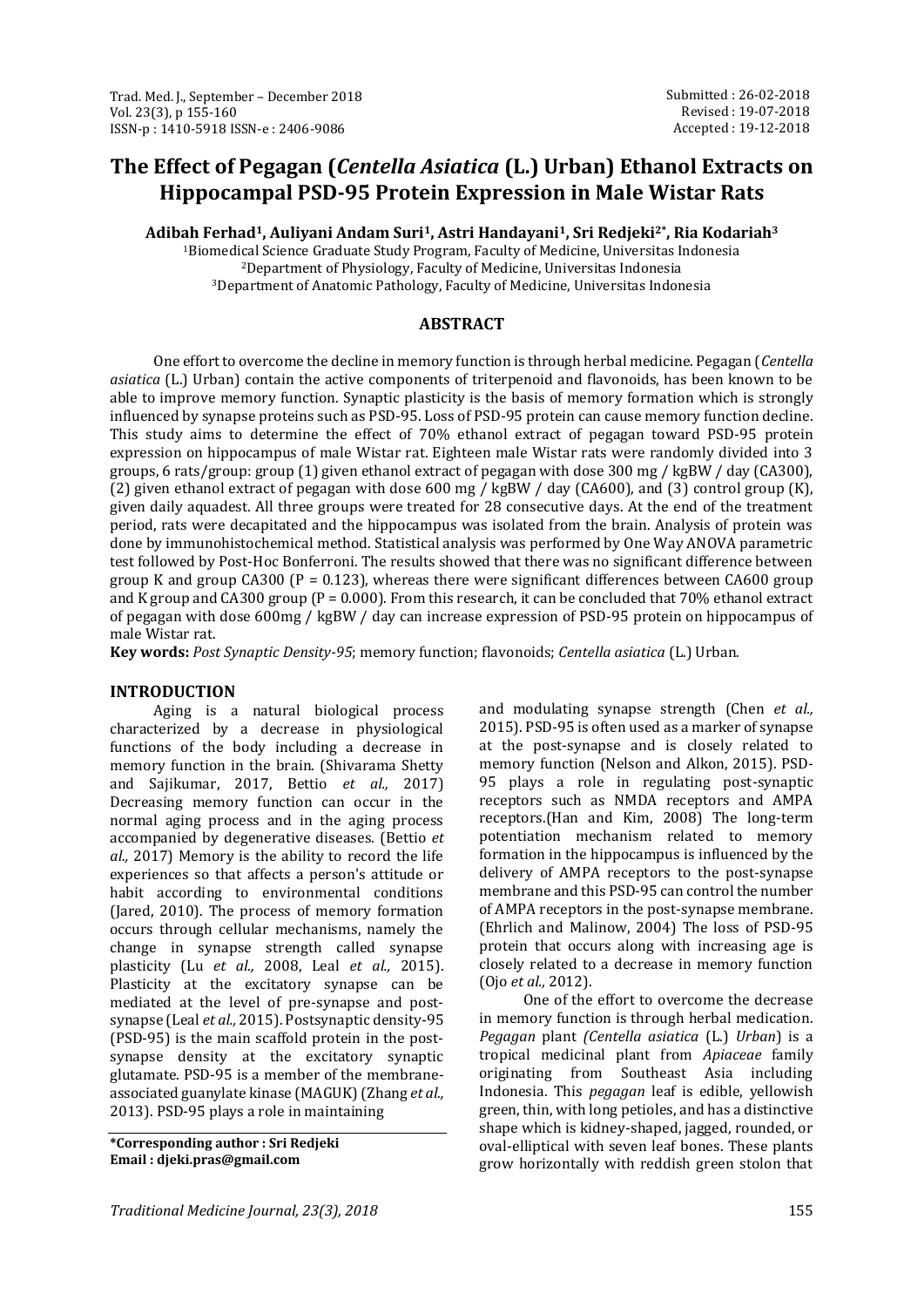merge each other and rooted underground (Orhan, 2012). *Pegagan* or *antanan* is often found in open places, on moist and fertile soil such as in rice fields, in grasslands, on the edge of trenches and on the roadside (Ramadhan *et al.,* 2015). There are two main components in *pegagan*, namely triterpenoids and flavonoids. Both components function as antioxidants and are neuroprotective (Sari and Rochmah, 2015, Orhan, 2012, Vauzour *et al.,* 2008). *Pegagan* has long been used in Ayurveda medicine and traditional Chinese medicine to improve memory function (Lokanathan *et al.,* 2016). Previous research has shown that the distribution of ethanol extract of *Centella asiatica* for 8 weeks at a dose of 300 mg/kg.BW increased the cognitive function of male Wistar rats aged 2 months.(Mirza I, 2013) It is not known whether this increase in cognitive function is related to proteins that underlie the memory formation.

The decrease memory function in humans occurs early in adulthood, that is, since the age of 20 (Marlatt *et al.,* 2012). Therefore, this study was conducted to determine the effect of *pegagan* ethanol extract in increasing the expression of PSD-95 protein as a form of prevention of decrease memory function in hippocampus of Wistar male rats aged 6 months, where that age when converted to humans is equal to 18 (Andreollo *et al.,* 2012).

### **METHODOLOGY Materials Test drug materials**

Simplicia of *pegagan* plant (*Centella asiatica* (L.) *Urban*) obtained from Pusat Studi Biofarmaka Institut Pertanian Bogor (IPB). Extraction of the materials was conducted at Balai Penelitian Tanaman Rempah dan Obat (Balittro) Bogor. *Pegagan* is extracted with 70% ethanol using maceration method. After the materials are extracted, a qualitative test is conducted with the KLT method and quantitative test is conducted using the spectrophotometric method and TLC Scanner to find out the active materials of the *pegagan* ethanol extract. The design and method of this research have passed the ethical review by Komite Etik Penelitian Kesehatan Fakultas Kedokteran Universitas Indonesia with an ethical number: 824/UN2.FI/ETIK/2016.

#### **The subject of research**

The subjects of this study were experimental animals Wistar strain male rats (*Rattus novergicus*), 6 months old with an initial weight of 300 - 400 grams, healthy and active. The research subjects were obtained from Biofarma-Bandung. The treatment of experimental animals

#### *The Effect of Pegagan (Centella Asiatica (L.) Urban)*

was conducted at the Laboratorium Departemen Patologi Anatomi FKUI. Before and during the treatment, animal health was maintained so as not to get sick. Experimental animals are given standard food and drinks in *ad libitum.* The experimental animals is maintained in huskbottomed cages that are equipped with feed containers and drinking water bottles. The animal cages are kept clean and arranged 12 hours bright and 12 hours dark. The ambient temperature is maintained at  $25 + 1$ °C. Other things in the experiment were adjusted to the ethical code of<br>commission for handling and using of commission for handling and using of experimental animals. The sample of this study was hippocampus tissue of male Wistar rats which was the subject of the research.

#### **Materials and equipment for checking proteins**

The procedure for examining the PSD-95 protein is conducted at Laboratorium Imunologi Departemen Patologi Anatomi FKUI using immunohistochemical methods (IHK). Materials and equipment used include xylene (Merck), ethanol (Merck) (with absolute concentration, 96%, 80% and 70%), Phosphate Buffer Saline (PBS) (Biomatix) with a pH of 7.4, sodium citrate buffer pH 6.0, Hydrogen peroxide (H202) 35%, primary antibody anti-PSD95 (Abcam), secondary antibodies Universal HRP Polymer (Neopoly), detection kit (Biogear), Hematoxilin Meyer, saturated Lithium carbonate (5%), entelan, super PAP pen (Biogear), and deionized water. While the equipment used include analytical scales, microtome, Aurona microscope slides (positively charged), cover glass, water bath, drying oven, slide warmer, Biocare's Decloaking Chamber, pH meter (Schoot), microscope (Olympus BX51) with a digital camera (Olympus).

#### **Method**

#### **Preparation of test drug materials**

The dried *pegagan* simplicia was extracted by maceration method at Balittro Bogor. 5 kg of dried *pegagan* simplicia is mashed using a grinder until it becomes powder. *Pegagan* powder was then weighed and obtained 4 kg of powder and then put into a stainless container and put in the solvent, 70% ethanol mixed with mixer for 3 hours. Subsequently precipitated over 24 hours. Thereafter filtered using filter paper. The filter results are concentrated by rotary evaporator at a temperature of 500C until evaporation is complete. 326.4 gr thick extract was obtained and the rendement was 8.16% with a moisture content of 17.39%.

After extraction, phytochemical tests were conducted using the KLT qualitative method and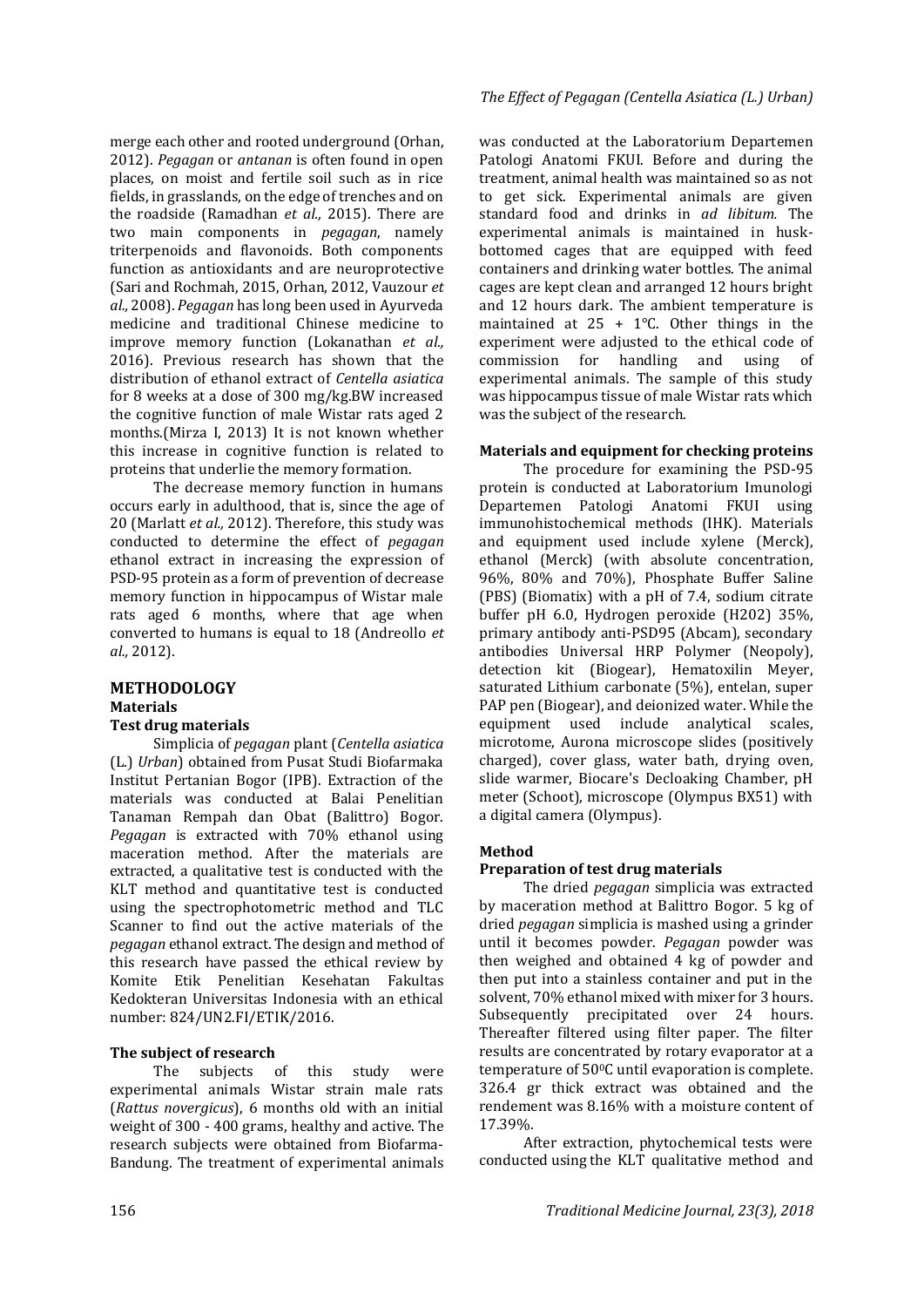the results were obtained that *pegagan* extract contained alkaloids, saponins, tannins, phenolics, flavonoids, triterpenoids, steroids, and glycosides. Then proceed with a quantitative test to determine the percentage of active content of *pegagan* extract. Quantitative tests use spectrophotometric methods to determine tannin and flavonoids levels, which amounted to 0.22% and 0.44%. Quantitative tests use TLC Scanner method to determine saponin levels and asiaticoside levels, which amounted to 1.25% and 0.65%.

#### **The distribution of** *pegagan* **extract**

Experimental animals are weighed to determine the amount of extract to be given according to the dosage range. The preparation is prepared to fulfill the needs of the distribution extract. Dilution of the extract preparation was prepared for 7 days of treatment. This is conducted to avoid damage if the preparation is stored more than 7 days. After dilution, the preparation is stored in a refrigerator at 40C. After 7 days, preparations are made for the next day. Before being given to experimental animals, the preparation extract was left for a moment at room temperature, then stirred well so that it was mixed and there was no sediment to facilitate the rounding process in the experimental animals.

Experimental animals are divided randomly into three groups, namely: (1) the control group (K) were given aquadest; (2) the group given the extract of *pegagan* with the dose of 300 mg/kg. W/day (CA 300); (3) the group was given a *pegagan* extract with a dose of 600 mg / kg.BW/day (CA 600). Each treatment towards every group was given once a day for 28 consecutive days at the same time in the morning, given orally using a stomach tube.

#### **Series of immunohistochemistry procedures and protein checks**

At the end of the treatment the research subjects were decapitated. Then the hippocampal tissue was isolated from the brain and put into 10% formalin buffer for 24 hours. Each treatment group was taken for each of the 6 hippocampal tissue from 6 experimental animals. Next, paraffin blocks were made and coronal directional slices were made with a thickness of 4 micrometers and floated in a water bath. Then the pieces are placed on coated slides. Liquids on the slides are dried, then the slides are put into drying oven for 30 – 60 minutes with temperature 37<sup>o</sup>C (Spencer and Bancroft, 2008).

The CPI discharge procedure used in this study is the Neopoly IHC procedure which is the standard procedure for Biogear Polymer Neopoly Detection Kit. From the optimization results obtained, optimal dilution for PSD-95 protein is a concentration of 1:500. After the CPI procedure is completed, the expression percentage measurement of PSD-95 protein is done by observing slides under a binocular light microscope (Olympus BX51) with 400x magnification and the image is taken with a builtin camera (Olympus) on the microscope. For each slide five images are taken representing five visual fields (2560x1920 pixels) in the CA1 area ofthe hippocampal tissue. The resulting images are calculated using ImageJ program with the IHC Profiler plug-in to produce intensity values automatically for each image. Then, the results are calculated using IHC Optical Density Score method.

The optical density data of the PSD-95 protein that has been obtained is then carried out with statistical analysis using SPSS 17.0 computer program. Data were analyzed using one way ANOVA test then Post-Hoc Bonferroni test with 95% confidence level.

# **RESULTS AND DISCUSSION**

One of the typical characteristics of aging is loss of memory function, especially in the hippocampus. This is related to changes in synapse morphology including loss of pre-synapse and post-synapse proteins, and progressive loss of synapse's density. (Ojo *et al.,* 2012) The hippocampus is located at the edge of the temporal lobe of the cerebral cortex consisting of Cornu Ammonis and dentate gyrus. Cornu ammonis (CA) consists of four parts namely CA1, CA2, CA3 and CA4. But two important Cornu Ammonis are CA1 and CA3. CA1 consists of pyramidal cells and plays an important role in matching information obtained from CA3.(Anand and Dhikav, 2012, Bear *et al.,* 2016) The development process of the human brain, including synapse density and synaptogenesis has started since inside the womb. Synaptogenesis is known to have occurred since the 34th week of pregnancy where nearly 40,000 new synapses are formed every second and continue until after birth, and begin to decline when entering adolescence period.(Tau and Peterson, 2010) Various studies also found that memory function began to decline after turning 20 years and goes on until 80 years old.(Marlatt *et al.,* 2012) Based on that theory, the age of experimental animals is set at 6 months which is equivalent to 18 years in humans. The age determination for experimental animals is in accordance with the research objectives to find *pegagan* extract can be used as an action to prevent decreased memory function.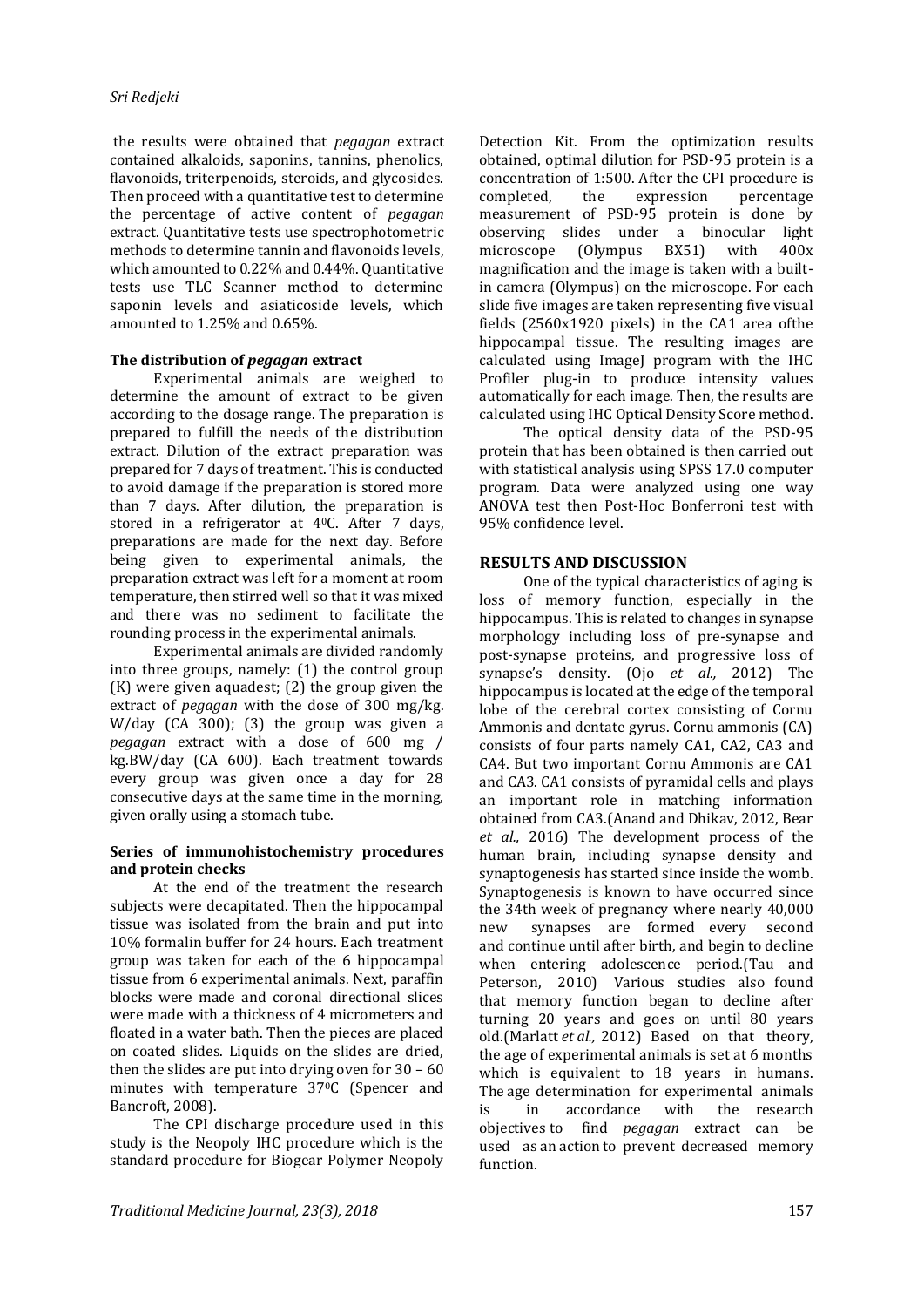

Figure 1. Revitalized PSD-95 CPI in the CA1 area of hippocampal tissue in male Wistar rats. A. negative control; B. control group; C. CA300 group; D. CA600 group. 400X magnification. (Arrow shows the expression of PSD-95 protein in hippocampus pyramidal cells that are browned in the pyramidal cell cytoplasm). Experimental animals were decapitated on the 29th day and the hippocampal tissues were isolated, then paraffin blocks were made and then cut to 4 μm. Recovering CPI is carried out with anti-PSD95 primary antibodies (Abcam), Universal HRP Polymer (Neopoly) secondary antibody.



Figure 2. Comparison of mean values of optical density of PSD-95 proteins between the three groups. \*The results of statistical analysis using the One Way Anova test followed by the Bonferroni Post-Hoc test; there was a significant difference between the CA600 group and the control group ( $p = 0.000$ ) and CA300 ( $p =$ 0.000). Significance \*p <0.05. The data represent 6 experimental animals per group. Data in mean values, error bars show standard deviation (Remarks: Kolmogorov-Smirnov test results shows data is not normally distributed, but the transformation is successful).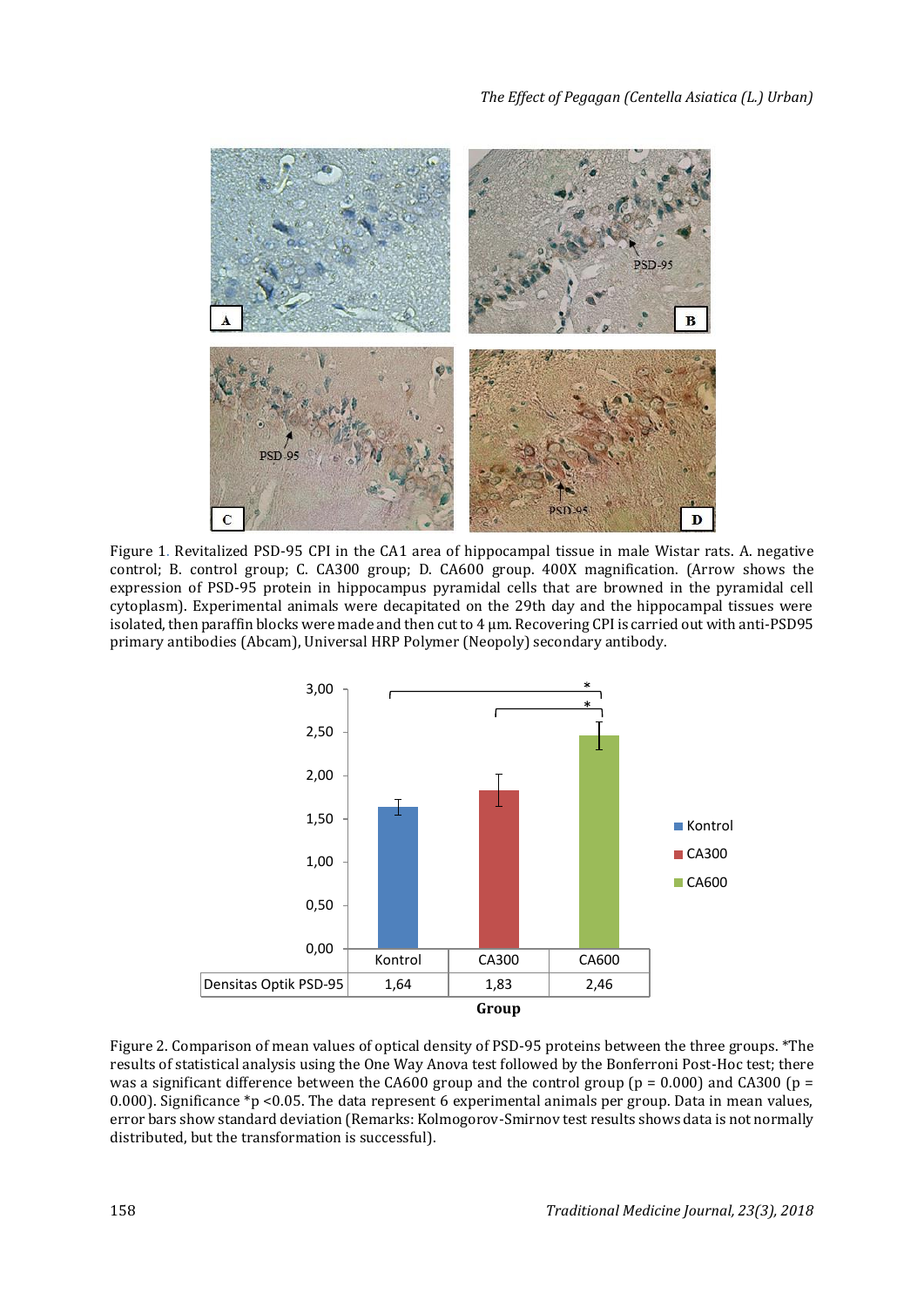In this study, an examination of post synapse protein PSD-95 was examined in the hippocampal CA1 area of a male Wistar Rats. In Figure 1, the results of CPI output are shown on the sample network of control group, CA300, and CA600. Figure 1A shows a negative control where the expression of PSD-95 protein does not appear. Expression of PSD-95 protein in the CA1 region of male Wistar rats was seen to be the weakest in the control group (Figure 1B) and the strongest expression of PSD-95 protein was seen in the CA600 group (Figure 1D).

The mean optical density scores comparison between PSD-95 proteins in the three groups is shown in Figure 2. The highest mean value was found in the CA600 group (2.46  $\pm$  0.16), followed by the CA300 group  $(1.83 \pm 0.19)$  and the lowest was the control group  $(1.64 \pm 0.09)$ . Statistical analysis then carried out, with One Way Anova parametric test followed by Bonferroni Post-Hoc test. Based on the results of statistical analysis, it was found that there were significant differences between the CA600 group and the control group (p  $= 0.000$ ) and CA300 group ( $p = 0.000$ ), while the CA300 group and the control group does not differ significantly ( $p = 0.123$ ).

The result of this study stated that administration of 70% *pegagan* ethanol extract can increase the expression of PSD-95 protein in the hippocampal CA1 area of male Wistar rats. The results of this study are supported by research which is conducted by Gray *et al.,* that administration of *pegagan* extract in mice can increase the synaptic gene expression of PSD-95 in the hippocampus (Gray *et al.,* 2016). Decision for giving 70% ethanol extract is because 70% ethanol is best in dissolving asiaticosides contained in *pegagan*. (Salamah and Farahana, 2014)

*Pegagan* plant has many benefits including anti-inflammatory, antimicrobial, antifungal, antidepressant, antioxidant and anticancer properties (Lokanathan *et al.,* 2016) as well as improving memory function and is neuroprotective (Orhan, 2012). The two main components in *pegagan* are triterpenoids and flavonoids. Triterpenoids consists of active components, namely asiatic acid and asiaticoside (Sari and Rochmah, 2015).

In this study it was stated that distributing the *Pegagan* ethanol extract containing asiaticoside for 28 consecutive days could increase the expression of PSD-95 in the male hippocampus of Wistar rats. The results of this study are supported by previous studies which stated that administration of asiaticoside for four consecutive weeks can increase the expression of PSD-95 in the hippocampus (Luo dkk., 2015).

### **CONCLUSION**

The effect of giving *pegagan* ethanol extract (dose 600 mg / kg.BW) was better in increasing PSD-95 protein expression in the hippocampus of male Wistar rats compared to 300 mg / kg.BW dose and the control group.

# **ACKNOWLEDGEMENTS**

This research is supported through 2017 Thesis and Dissertation Scholarship by Lembaga Pengelola Dana Pendidikan (LPDP), Ministry of Finance of the Republic of Indonesia.

# **REFERENCES**

- Anand, K. S. & Dhikav, V. 2012. Hippocampus in health and disease: An overview. *Annals of Indian Academy of Neurology,* 15**,** 239.
- Andreollo, N. A., Santos, E. F. d., Araújo, M. R. & Lopes, L. R. 2012. Rat's age versus human's age: what is the relationship? *ABCD. Arquivos Brasileiros de Cirurgia Digestiva (São Paulo),* 25**,** 49-51.
- Bear, M. F., Connors, B. W. & Paradiso, M. A. 2016. *Neuroscience: Exploring the Brain. ,*  Philadelphia, Wolters Kluwer.
- Bettio, L. E. B., Rajendran, L. & Gil-Mohapel, J. 2017. The effects of aging in the hippocampus and cognitive decline. *Neurosci Biobehav Rev,* 79**,** 66-86.
- Chen, X., Levy, J. M., Hou, A., Winters, C., Azzam, R., Sousa, A. A., Leapman, R. D., Nicoll, R. A. & Reese, T. S. 2015. PSD-95 family MAGUKs are essential for anchoring AMPA and NMDA receptor complexes at the postsynaptic density. *Proc Natl Acad Sci U S A,* 112**,** E6983-92.
- Ehrlich, I. & Malinow, R. 2004. Postsynaptic density 95 controls AMPA receptor incorporation during long-term potentiation and experience-driven synaptic plasticity. *J Neurosci,* 24**,** 916-27.
- Gray, N. E., Harris, C. J., Quinn, J. F. & Soumyanath, A. 2016. Centella asiatica modulates antioxidant and mitochondrial pathways and improves cognitive function in mice. *J Ethnopharmacol,* 180**,** 78-86.
- Han, K. & Kim, E. 2008. Synaptic adhesion molecules and PSD-95. *Prog Neurobiol,* 84**,** 263-83.
- Jared, S. R. 2010. Enhancement of memory in rats with Centella asiatica. *Biomedical Research,* 21.
- Leal, G., Afonso, P. M., Salazar, I. L. & Duarte, C. B. 2015. Regulation of hippocampal synaptic plasticity by BDNF. *Brain Res,* 1621**,** 82-101.
- Lokanathan, Y., Omar, N., Puzi, N. N. A., Saim, A. & Idrus, R. H. 2016. Recent updates in